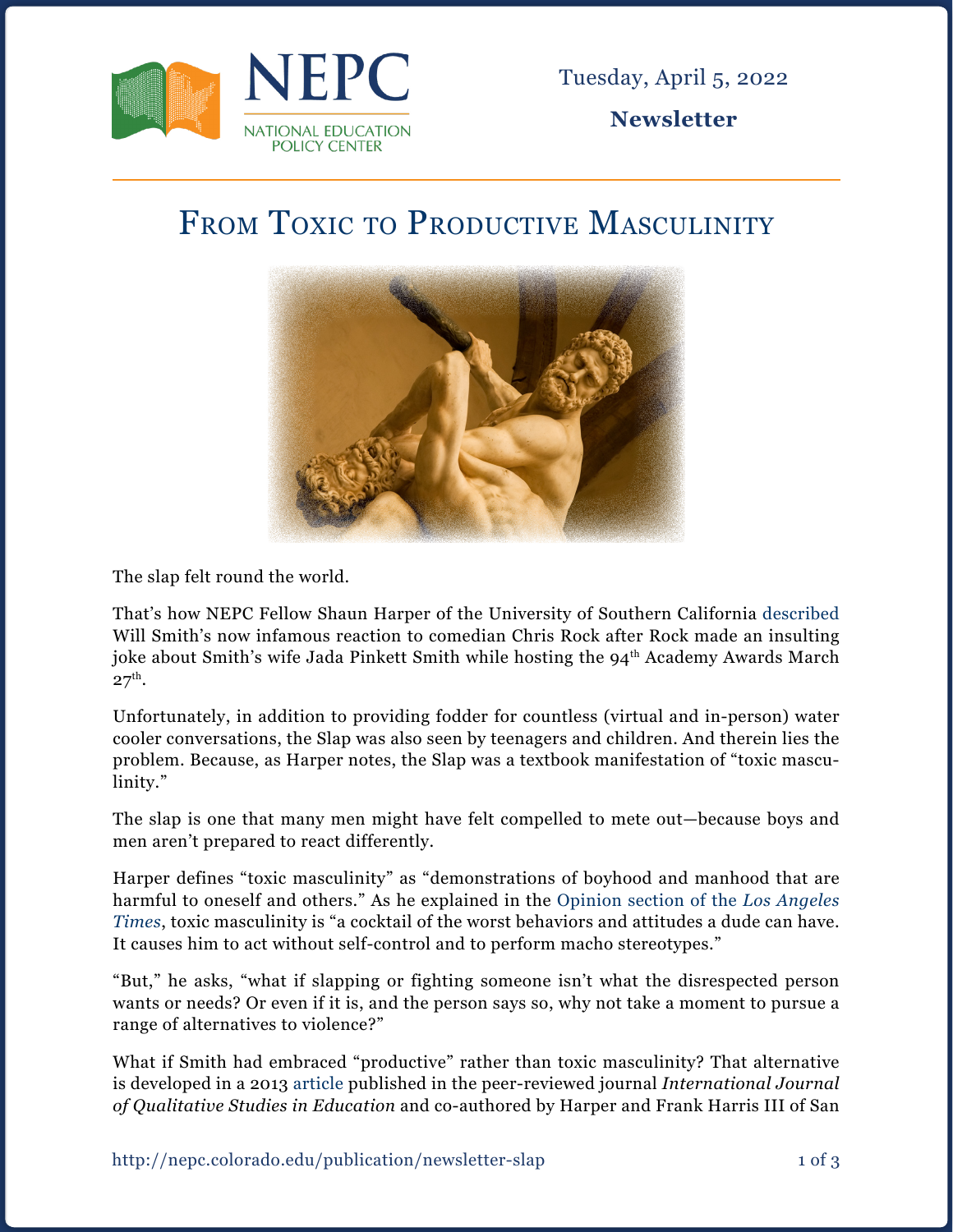Diego State University.

Their study was based on interviews with 50 undergraduate fraternity members who had expressed, via questionnaires developed to assess productive masculinities, high levels of concern when "brothers in their chapter behaved in ways that [were] inconsistent with the espoused principles and values of the fraternity, as well as when chapter members said or did something racist, sexist, and homophobic."

These young men adopted a range of strategies to embrace productive masculinities, including challenging the behaviors of their fraternity brothers. In some cases, they had even pursued disciplinary measures against fellow fraternity members who behaved in a sexist, homophobic or racist manner. They had also, when recruiting new members, focused on diversity and personal values.

"Men in this study not only deemed it important to be good men themselves, but also assumed responsibility to help their fraternity brothers be the best men they could be," Harris and Harper wrote. When their brothers said or did something racist, homophobic, or sexist, they did not sit there in silence. Nor did they use physical violence. Instead, they responded by modeling "productive masculinity."

In the words of one interviewee:

I mean, there's a way to do it. If someone says something wrong or says something bad, you don't immediately just jump on their ass. I guess the respectful way to do it is pull them aside and kind of talk to them about it and ask them, 'Hey, why did you say that? What made you say this? And why do you feel this way?'

How much heartbreak, harm, and bad behavior might be avoided if more boys and men were taught to use this type of approach, to embrace productive masculinity from the outset rather than spending their lives enacting or recovering from its toxic counterpart?

Harris and Harper found that conditions that encouraged productive masculinity included a willingness to authentically embrace positive values such as integrity and character, the availability of leadership experiences that foster personal growth, the presence of a critical mass of likeminded fraternity brothers, and the opportunity to interact with a diverse set of likeminded counterparts from outside their immediate orbits.

Educators, the researchers note, have a role to play in creating and fostering this type of environment. This may include using films and books that critically examine toxic masculinity to encourage conversation and reflection, providing carefully structured service learning opportunities, and partnering with role models who embrace productive masculinity.

After all, if K-12 and higher education had provided more of these experiences, the Slap might never have happened in the first place.

"It could have saved Smith from tarnishing one of the most rewarding nights of his career, as he won an Oscar for the first time. Now an unfortunate and avoidable cloud will forever shadow that moment," Harper wrote.